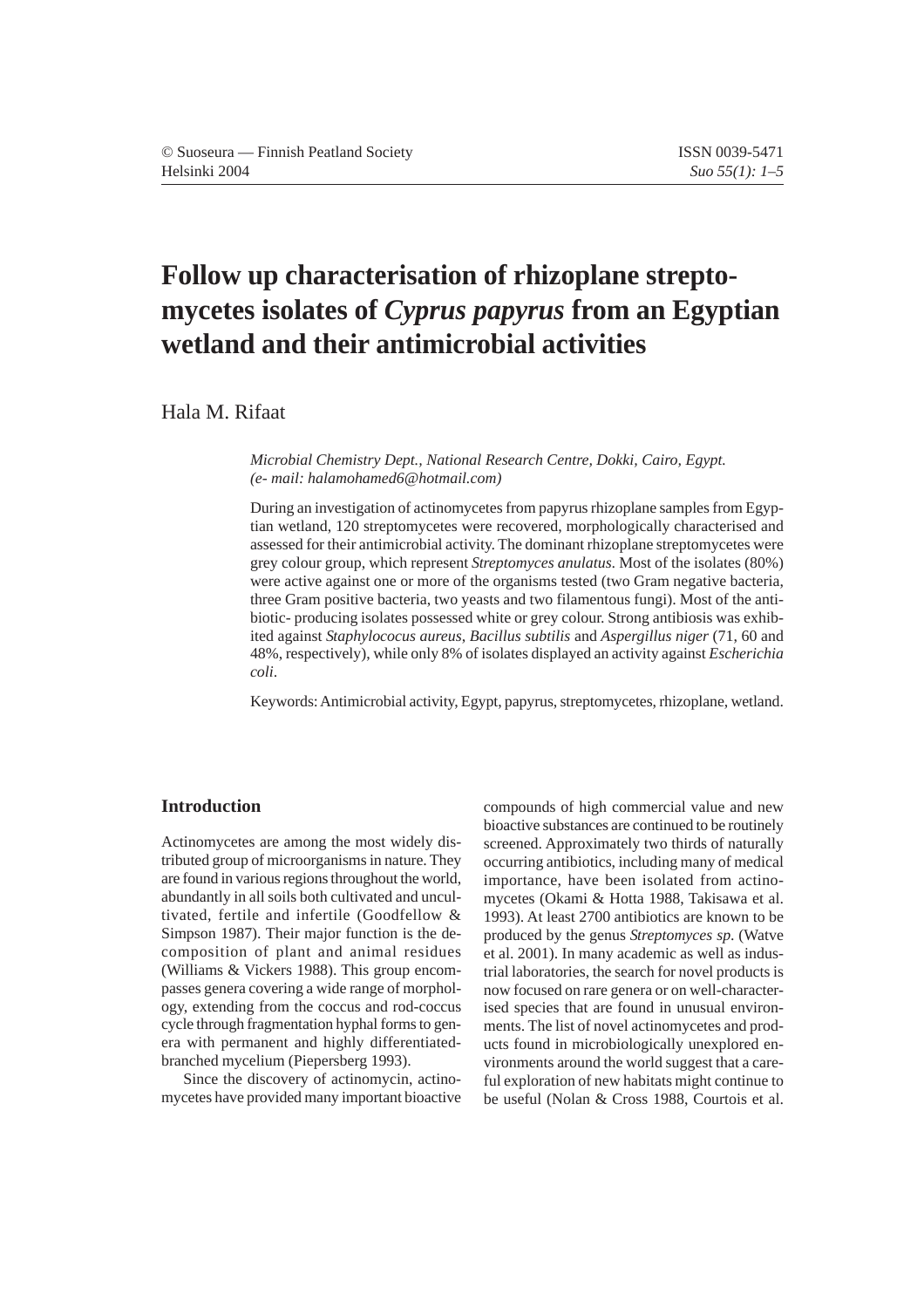## 2 *Rifaat*

2003). In fact, the data concerning the distribution of actinomycetes in papyrus rhizoplane from Egyptian habitats are rare (Rifaat et al. 2002).

The aim of the present work was to undertake a follow up characterisation of streptomycetes isolated from papyrus rhizoplane and to assess their antimicrobial activities.

## **Material and Methods**

## **Sampling, isolation and characterisation of streptomycetes**

*Cyprus papyrus* root samples were taken in June (2001) from a floating mat at Dahab Island in River Nile, Egypt. The rooting rhizomes of papyrus were freed mechanically in original wetland water and the root tips with a diameter of 1–3 mm were cut off to a maximum length of 5 cm. The roots were washed in sterilised distilled water for six times. The washed roots were aseptically homogenised in water and the macerate was serially diluted  $(10^{0} - 10^{-6})$  and plated (Rifaat et al. 2000). The selective media used were: Starch – casein agar with cycloheximide (SC) (Kuster & Williams 1964), Malt-yeast extract with cycloheximide (MY) (Pridham et al. 1956–57) and Difco-actinomycetes isolating agar (DA). The plates were incubated at  $28^\circ$  C for 1–2 weeks. The streptomcetes were isolated and subjected to purification. Adequate phenotypical test set and chemotaxonomical investigations were used for the identification of strains following the method given by International Streptomycetes Project (ISP) (Shrilling & Gottlieb 1966) and (Williams

et al. 1983). In order to confirm identified streptomycetes isolates, a selected set of isolates were subjected to partial or full 16S rDNA technique (Pospiech & Neumann 1995). The obtained data were analysed according to de Soete (1983) and Ludwig & Strunk (1997).

#### **Antimicrobial activity**

The antimicrobial activity was determined by the plate diffusion method (Bauer et al. 1966) against bacteria (*Escherichia coli*, *Pseudomonas aureginosa*, *Bacillus subtilis*, *Bacillus cereus*, *Staphylococcus aureus*), yeasts (*Candida albicans, Saccharomyces cerevisiae*) and fungi (*Aspergillus niger, Fusarium oxysporium*). Inhibition zones were determined after 24 h for bacteria and yeasts and after 48 h for fungi.

## **Results and Discussion**

#### **Distribution of streptomycetes**

Total bacteria and streptomycete counts ranged from  $2.4 \times 10^5$  to  $1.7 \times 10^6$  CFU g<sup>-1</sup>, and  $1.3 \times 10^4$ to  $1.5 \times 10^5$  CFU g<sup>-1</sup>, respectively (Table 1). In relation to the total bacteria counts, percentage of streptomycetes ranged from 0.9 to 8.8. Streptomycete counts varied in the different isolation media used which is in accordance with the results of Rifaat et al. (2002) and Kovacs et al. (1997). Such variation may be due to the presence of  $NO_3^-$  as N source in the (CS) medium which favour streptomycetes. Due to changes in nitrification activity, water of the river Nile has a

| Table 1. Number of total bacteria and streptomycetes count at different selective media |  |
|-----------------------------------------------------------------------------------------|--|
|-----------------------------------------------------------------------------------------|--|

| Name of media | Total bacteria<br>count $(CFU^*/g)$ | Streptomycetes<br>count $(CFU/g)$ | Percentage of<br>streptomycetes |
|---------------|-------------------------------------|-----------------------------------|---------------------------------|
| $SC**$        | $1.7 \times 10^{6}$                 | $1.5 \times 10^{5}$               | 8.8                             |
| $MY***$       | $1.5 \times 10^{6}$                 | $1.3 \times 10^{4}$               | 0.9                             |
| $DA***$       | $2.4 \times 10^{5}$                 | $1.6 \times 10^{4}$               | 6.6                             |

\*CFU = Colony forming unit

\*\*SC = Starch-casein agar with cycloheximide

\*\*\*MY = Malt-yeast extract with cycloheximide

\*\*\*DA = Difco-actinomycetes isolating agar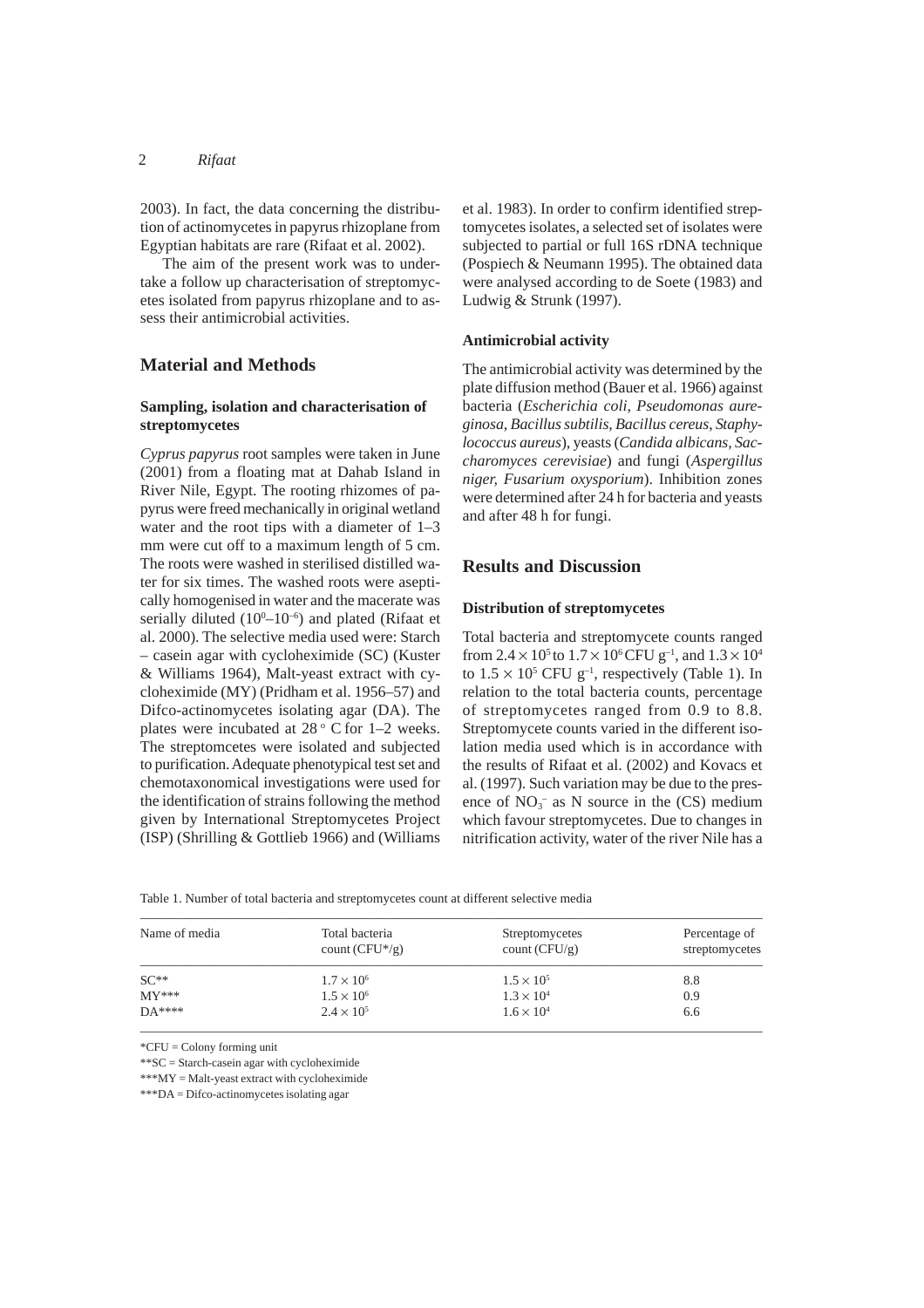typical yearly cycle in  $NO<sub>3</sub><sup>-</sup>$  level reaching a characteristic peak in June. A relative  $NO<sub>3</sub><sup>-</sup>$  abundance may probably also result from the aerobic conditions which lead to an increase in the nitrification, these are favoured by the active root respiration processes.

#### **Characterisation of streptomycete isolates**

In the present study, 120 streptomycete isolates were recovered from the papyrus root samples. These isolates were divided into six clusters (Table 2). Some of the clusters, however, are single member phenons. According to the identification scheme of Williams et al. (1983), the dominant cluster was identified as *S. anulatus* which is in agreement with the results of Rifaat et al. (2002) and Kovacs et al. (1997). The other clusters were identified as *S. lavandulae*, *S. lydicus, S. rimosus* and *S. antibioticus.* Rifaat et al. (2002) detected *S. lavendulae* in papyrus rhizoplane, whereas the last three clusters are newly reported in the present study. The rest of the isolates could only be identified as *Streptomyces* species. The differences in colour of aerial mycelia of the isolates may indicate the diversity of streptomycete isolates. Distributuion of streptomycetes clusters indicate differences in the degree of adaptation to the root rhizoplane environment among the clusters. Physiologically, these groups differ only in minor characteristics; however, from a broad spectrum of dominant cells present in the root environment members of many different genera could grow into population of significant size.

A selected set of isolates, from different streptomycete clusters, were investigated based on 16S rDNA sequence. Because of the high phenotypical variability of *S. anulatus* and the lack of reliable genotypical data on streptomycetes we chose only two strains from the dominant group for partial 16S rDNA sequencing. The first and second strains showed a complete identity with *S. lipmanii* and *S. griseus,* respectively. This result confirmed the previous results because *S. lipmanii* and *S. griseus* are a nomen species belonging to *S. anulatus* based on the phenotypical scheme of Williams et al. (1983). From the second cluster, which is determined as *S. rimosus*, one strain was chosen for 16S rDNA sequencing. It showed identity with *S. anandii*.

This result was also confirmed because *S. anandii* is a nomen species belonging to *S. rimosus* (Waksman & Lechevalier 1953)*.* In case of *S. antibioticus* and *S. lydicus*, the phenotypical markers are highly characteristic for these given species and give a precise identification. One selected strain from *S. lavendulae* cluster was selected for 16S rDNA sequencing. This strain showed a complete identity with *S. toxytricini*, which is a nomenspecies of *S. lavendulae* (Waksman & Curtis 1916). The last cluster could only be identified as *Streptomyces* species and the molecular characterisation of these isolates based on 16S rDNA sequences are under investigation.

#### **Antimicrobial activity**

The antimicrobial activity of the streptomycetes isolates from papyrus rhizoplane of Egyptian wetland was determined. Eighty percent of isolates were active against one or more of the test organisms (Table 3). Such percentage is higher than those described by many authors who studied the activity of rhizoplane actinomycetes (Rovasz et al. 1986, Saadoun et al. 1999). The highest percentage of active isolates was obtained against *St. aureus*, *B. subtilis* and *As. niger* (71, 60 and 48% respectively). On the other hand, the lowest percentage exhibited against *E. coli* (8%). The percentage of isolates exhibiting antibiosis against *C. albicans*, *Sac. cervisiae* and *F. oxysporium* were almost equal. Many authors have mentioned that streptomycetes isolates appear to be highly active against Gram-positive bacteria (Saadoun et al. 1999). However, the per-

Table 2. Distribution of streptomycete clusters in papyrus rhizoplane

| Name of streptomycete<br>clusters | Number of streptomycete<br>isolates |  |  |  |
|-----------------------------------|-------------------------------------|--|--|--|
| Streptomyces anulatus             | 70                                  |  |  |  |
| Streptomyces rimosus              | 12                                  |  |  |  |
| Streptomyces lydicus              | 10                                  |  |  |  |
| Streptomyces antibioticus         | 11                                  |  |  |  |
| Streptomyces lavendulae           | 2                                   |  |  |  |
| Streptomyces species              | 15                                  |  |  |  |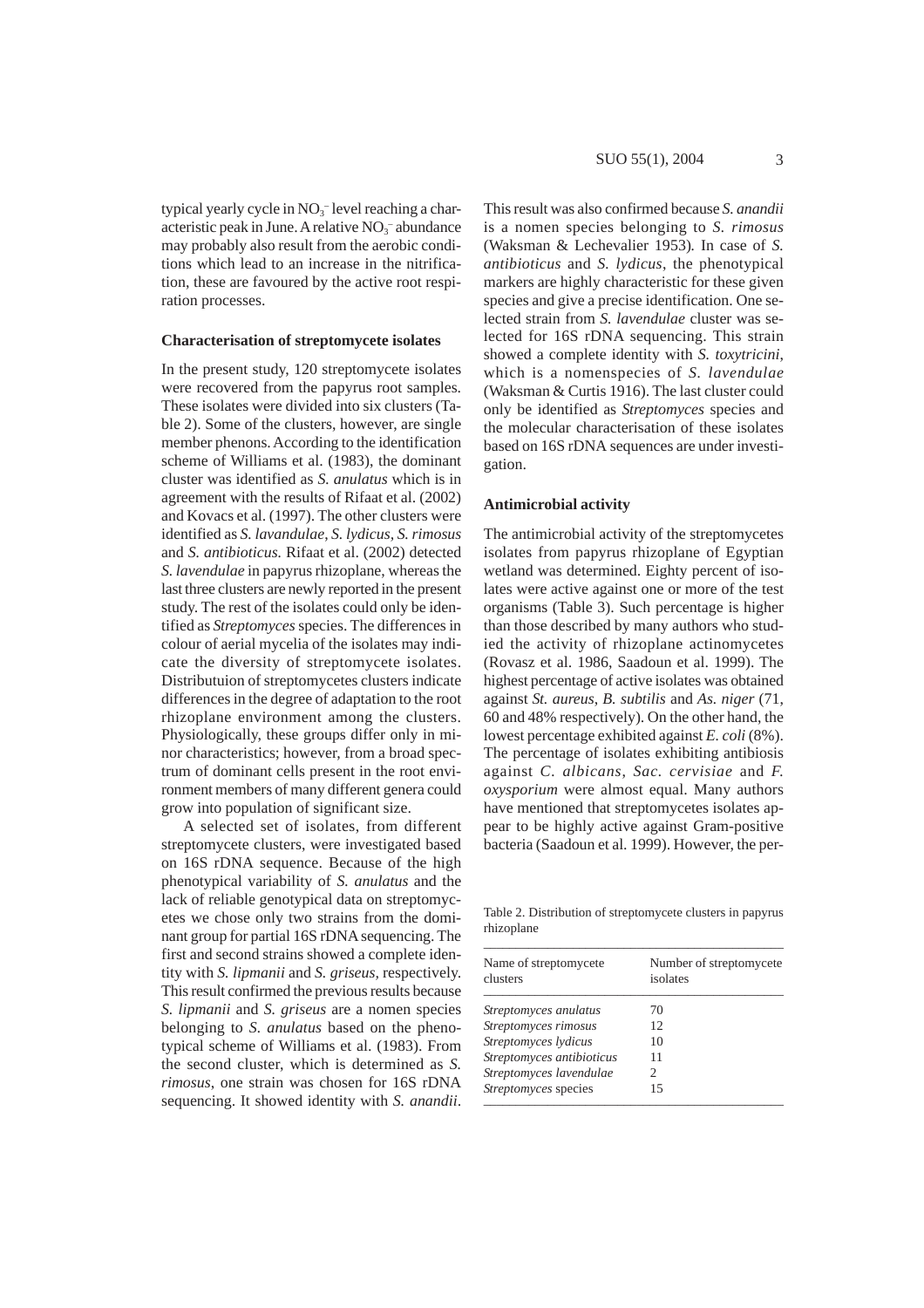## 4 *Rifaat*

centage of isolates active against fungi seems to be equal to that previously investigated in actinomycetes screening studies (Crawford et al. 1993). About 20% of the streptomycete isolates showed no antibiotic activity towards the test organisms. The percentage of active isolates varied within each colour series (Table 3). The most antibiotic producing isolates belonged to the white and grey isoletes (90 and 81%, respectively) and only 64% of isolates producing no aerial mycelium were active against one or more of the test organisms. The comparison of the antimicrobial activity between all colour classes against the test organisms showed that isolates in the yellow series displayed the highest antibiosis against the Gramnegative organisms tested (*E. coli* and *P. aureginosa*). No activity was indicated in the green series against these test organisms. Arai et al. (1976) indicated that the most active species of streptomycetes were found in the grey and yellow series and no antibiotic producing species were described in the white and green series. Most of the streptomycetes from the yellow, green and white series inhibited the growth of Gram-positive bacteria, *St. aureus* and *B. subtilis*. Isolates of the yellow, green and white were found to be active against yeasts and fungi. This difference in the effect of antibiosis may imply that the investigated streptomycetes belong to different species or to the same one but they produce different bioactive compounds.

## **Conclusion**

Papyrus rhizoplane from Egyptian wetland habitats is a rich source of diverse species of streptomycete clusters. The dominant cluster was *S. anulatus*, however *S. lydicus*, *S. rimosus*, *S. antibioticus* and *S. lavendulae* were also present in minor proportions. The papyrus rhizoplane from Egyptian wetland habitat provide streptomycete clusters, which probably possess antimicrobial properties. The large spectral and high level percentage of the activity showed by the isolated streptomycetes also provide evidence that these habitats harbour species that can produce useful secondary metabolites. In the same streptomycete clusters, most of the isolates showed different activity spectrum.

### **References**

- Arai, T., Kuroda, S. & Mikami, Y. 1976. Classification of actinomycetes with reference to antibiotic production. In: Arai, T. (ed.) Actinomycetes: the Boundary Microorganisms, pp. 261–276, Topan Company, LTD., Tokyo and Singapore.
- Bauer, A. W., Kirby, W. M., Sherris, J. C. & Turk, M. 1966. Antibiotic susceptibility testing by standard single disk method. American Journal of Clinical Pathology 45: 493–496.
- Courtois, S., Cappellano, C. M., Ball, M., Francou, F. X., Normand, P., Helynck, G., Martino, K. S. J., Hopke, J., Osburne, M. S., August, P. R., Nalin, R., Guerineau,

|                          | Grey | White | Green | Yellow | No. of<br>Aerial<br>mycelium | Total | $%$ of<br>antimicrobial<br>isolates |
|--------------------------|------|-------|-------|--------|------------------------------|-------|-------------------------------------|
| Number of isolates       | 90   | 10    | 5     | 4      | 11                           | 120   |                                     |
| Number of active isolate | 73   | 9     | 4     | 3      |                              | 96    |                                     |
| % of active isolates     | 81   | 90    | 80    | 75     | 64                           | 80    |                                     |
| Escherichia coli         | 2    | 4     | 0     | 2      | 2                            | 10    | 8                                   |
| Pseudomonas aureginosa   | 2    | 2     | 0     |        |                              | 6     | 5                                   |
| Bacillus subtilis        | 51   | 8     | 3     | 3      |                              | 72    | 60                                  |
| Bacillus cereus          | 33   | 5     | 2     | 2      |                              | 49    | 40                                  |
| Staphylococcus aureus    | 62   | 9     | 4     | 3      |                              | 85    | 71                                  |
| Candida albicans         | 28   | 3     |       | 2      |                              | 36    | 20                                  |
| Saccharomyces cerevesiae | 17   | 3     |       | 2      |                              | 24    | 20                                  |
| Aspergillus niger        | 39   |       | 4     | 3      | 5                            | 58    | 48                                  |
| Fusarium oxysporium      | 16   | 5     |       |        | 3                            | 26    | 22                                  |

Table 3. Antimicrobial activity of the streptomycetes isolates.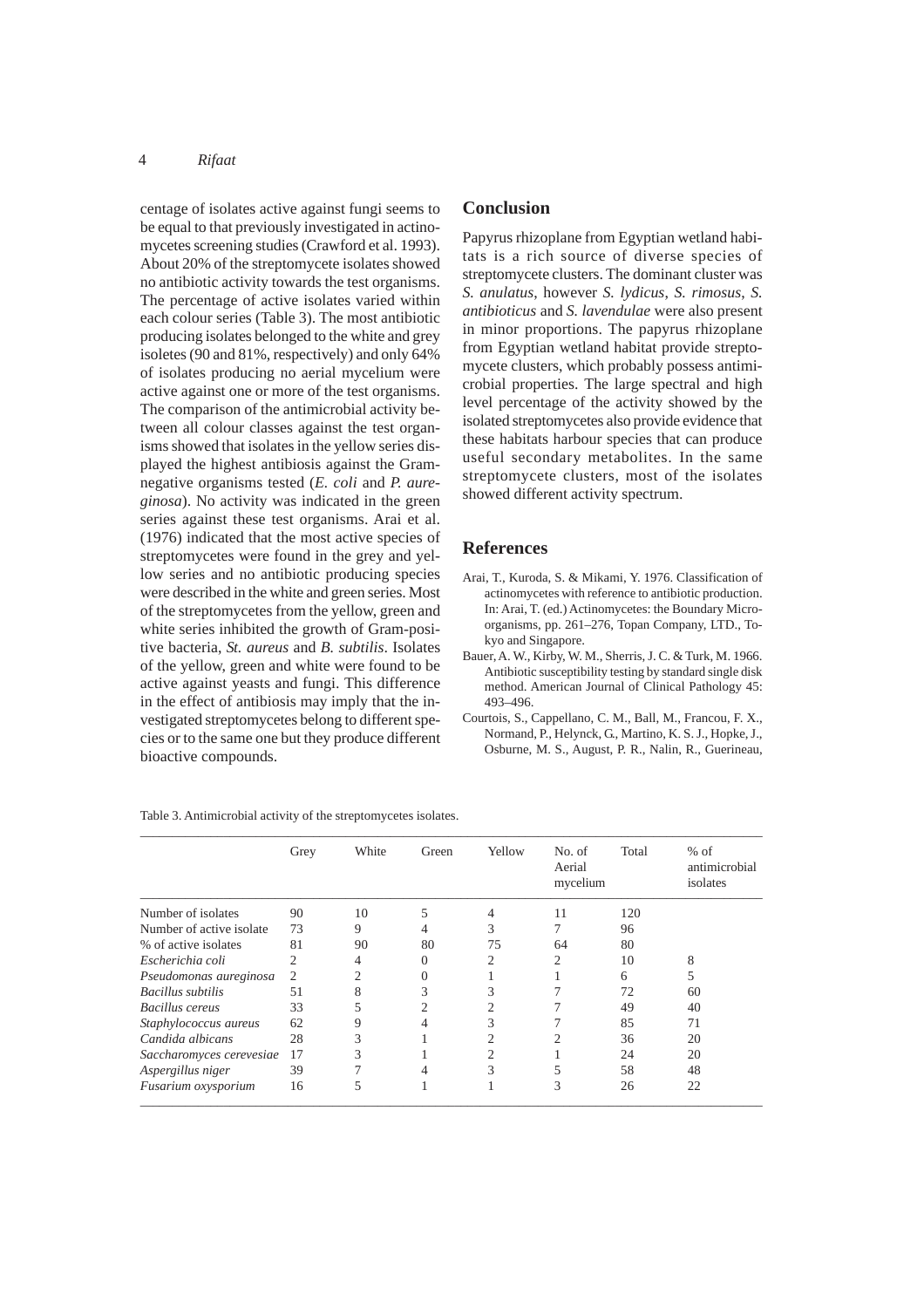M., Jeannin, P., Simonet, P. & Pernodet, J. L. 2003. Recombinant environmental libraries provide access to microbial diversity for drug discovery from natural products. Applied Environmental Microbiology 69: 49– 55.

- Crawford, D. L., Lanch, J. M., Whipps, J. M. & Ousley, M. A. 1993. Isolation and characterisation of actinomycete antagonists of fungal root pathogen. Applied Environmental Microbiology 59: 3899–3905.
- de Soete, G. 1983. A least square algorithm for fitting trees to proximity data. Psychometrica, 48: 621–625.
- Goodfellow, M. and Simpson, K. E. 1987. Ecology of streptomycetes. Frontiers in Applied Microbiology 2: 97– 125.
- Kovacs, G., Halbritter, A. & Nikolausz, M. 1997. Classical and molecular microbiological approach of cattail rhizoplane bacteriology. Proceedings of the international regional seminar environment protection: modern studies in ecology and microbiology. pp. 147–149. Ukraine.
- Kuster, E. & Williams, S.T. 1964. Selection of media for isolation of streptomycetes. Nature, 202: 928 –929.
- Ludwig, W. & Strunk, O. 1997. ARB A software environment for sequence data. pp. 1–127. Tu, Munchen.
- Nolan, R.D. & Cross. T. 1988. Isolation and screening of actinomycetes. In Goodfellow, M., Williams, S.T. and Mordarski, M. (eds). Actinomycetes in Biotechnology, pp. 1–32. Pergamon Press. Oxford.
- Okami, Y. & Hotta, K. 1988. Search and discovery of new antibiotics. In: Goodfellow, M. Williams, S. T. & Motrdarski, M. (eds). Actinomycetes in biotechnology, pp. 33–67. Academic press, Inc., San Diago.
- Piepersberg, W. 1993. *Streptomyces* and *Corynebacteria*. In: Rehm, H.J. & Reed, G. (eds). Biotechnology, pp. 434–468. VCH. Weinheim.
- Pospiech, A. & Neumann, B. 1995. A versatilequick-prep of genomic DNA from Gram-positive bacteria. Trends Genetics, 11: 217–218.
- Pridham, T.G, Anderson, P., Foley, C., Lindenfelser, H.A., Hesseltine, C. W. & Benedict, R.G. 1956–57. A selection of media for maintenance and taxonomic study of *Streptomyces*. Antibodies Annual 1956–1957: 947–

953.

- Rifaat, H. M., Marialigeti, K. & Kovacs, G. 2000. Investigations on rhizoplane actinomycetes of cattail (*Typha angustifolia*) from a Hungarian wetland. SUO 51: 197– 203.
- Rifaat, H. M., Marialigeti, K. & Kovacs, G. 2002. Investigations on rhizoplane actinobacteria communities of papyrus (*Cyperus papyrus*) from an Egyptian wetland. Acta Microbiolgica Immunologica Hungaria 49: 423–432.
- Rovasz, K., Zicsi, A., Conteras, E., Szell, V. & Szabo, I. M. 1986. Uber die Darmaktio- noningceten – Geineinshaften einiger Regenwurum. Opuscula Zoolgica Budapest.  $22: 85 - 102.$
- Saadoun, I., Al–Momani, F., Malkawi, H. I. & Mohammed, M. J. 1999. Isolation, identification and analysis of antibacterial activity of soil streptomycetes isolated from north Gordon. Microbs 100: 41 – 46.
- Shirlling, E.B. & Gottlieb, D. 1966. Methods for characterisation of *Streptomyces* specie. International Journal of Systematic Bacteriology 16: 313–340.
- Takisawa, M., Colwell, R.R. & Hill, R.T. 1993. Isolation and diversity of actinomycetes in the Chesapeak Bay. Applied Environmental Microbiology 59: 997–1002.
- Waksman, S. A. and Curtis, R. E. 1916. The actinomyces of the soil. Soil Science 1: 99–134.
- Waksman, S. A. and Lechevalier, H. A. 1953. Sensitivety of actinomycetales to isonicotinic acid hydrazide compared to other synthetic and antibiotic antituberculosis agents. American Review Tuberculosis 67: 261–264.
- Watve, M. G., Tickoo, R., Jog, M. M. & Bhole, B. D. 2001. How many antibiotics are produced by the genus *Streptomyces* ? Archives of Microbiology 176: 386–390.
- Williams, S. T. Goodfellow, N., Alderson, G., Wellington, E. M. H., Sneath, P. H. A, & Sackin, M. J. 1983. Numerical classification of *Streptomyces* and related genera. Journal of General Microbiology 129: 1743–1813.
- Williams, S. T. and Vickers, J. C. 1988. Detection of actinomyctes in natural environment, problems and perspectives. In Okami, Y., Beppu, T. & Ogawara, H. (eds) Biology of Actinomycetes. 88, pp. 265–270. Japan Scientific Societies Press, Tokyo.

*Received 1.9.2003, Accepted 29.1.2004*